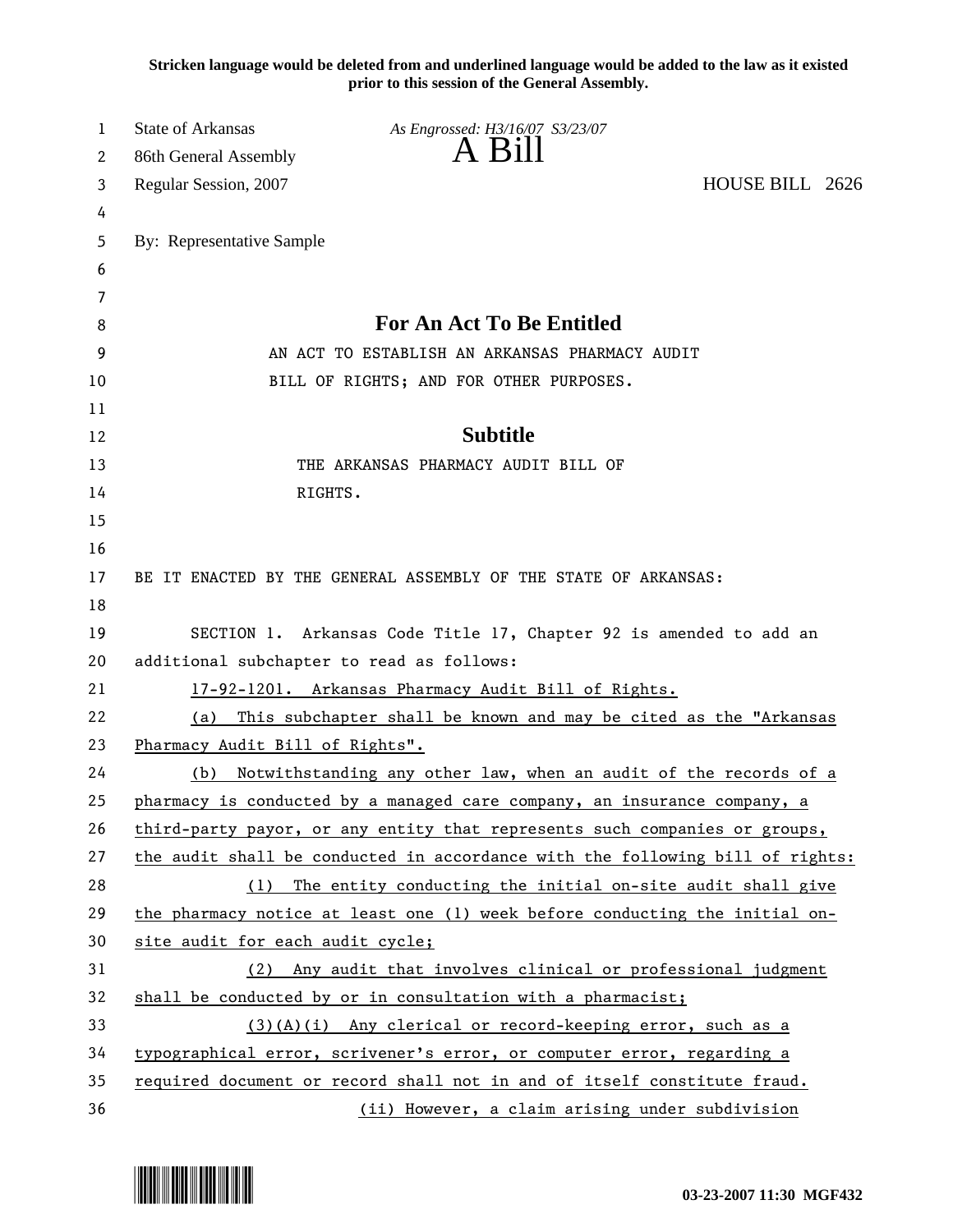| 1            | $(b)(3)(A)(i)$ of this section may be subject to recoupment.                    |  |  |
|--------------|---------------------------------------------------------------------------------|--|--|
| $\mathbf{2}$ | No claim arising under subdivision $(b)(3)(A)(i)$ of<br>(B)                     |  |  |
| 3            | this section shall be subject to criminal penalties without proof of intent     |  |  |
| 4            | to commit fraud;                                                                |  |  |
| 5            | (4) A pharmacy may use the records of a hospital, physician, or                 |  |  |
| 6            | other authorized practitioner of the healing arts for drugs or medicinal        |  |  |
| 7            | supplies written or transmitted by any means of communication for purposes of   |  |  |
| 8            | validating the pharmacy record with respect to orders or refills of a legend    |  |  |
| 9            | or narcotic drug;                                                               |  |  |
| 10           | $(5)(A)$ A finding of an overpayment or underpayment may be a                   |  |  |
| 11           | projection based on the number of patients served having a similar diagnosis    |  |  |
| 12           | or on the number of similar orders or refills for similar drugs.                |  |  |
| 13           | However, recoupment of claims under subdivision<br>(B)                          |  |  |
| 14           | $(b)(5)(A)$ of this section shall be based on the actual overpayment unless the |  |  |
| 15           | projection for overpayment or underpayment is part of a settlement by the       |  |  |
| 16           | pharmacy;                                                                       |  |  |
| 17           | Each pharmacy shall be audited under the same standards and<br>(6)              |  |  |
| 18           | parameters as other similarly situated pharmacies audited by the entity;        |  |  |
| 19           | (7) A pharmacy shall be allowed at least thirty (30) days                       |  |  |
| 20           | following receipt of the preliminary audit report in which to produce           |  |  |
| 21           | documentation to address any discrepancy found during an audit;                 |  |  |
| 22           | The period covered by an audit shall not exceed twenty-four<br>(8)              |  |  |
| 23           | $(24)$ months from the date the claim was submitted to or adjudicated by a      |  |  |
| 24           | managed care company, an insurance company, a third-party payor, or any         |  |  |
| 25           | entity that represents such companies or groups;                                |  |  |
| 26           | Unless otherwise consented to by the pharmacy, an audit<br>(9)                  |  |  |
| 27           | shall not be initiated or scheduled during the first seven (7) calendar days    |  |  |
| 28           | of any month due to the high volume of prescriptions filled during that time;   |  |  |
| 29           | (10)(A) The preliminary audit report shall be delivered to the                  |  |  |
| 30           | pharmacy within one hundred twenty (120) days after conclusion of the audit.    |  |  |
| 31           | A final audit report shall be delivered to the<br>(B)                           |  |  |
| 32           | pharmacy within six (6) months after receipt of the preliminary audit report    |  |  |
| 33           | or the final appeal as provided for in subsection (c) of this section,          |  |  |
| 34           | whichever is later; and                                                         |  |  |
| 35           | $(11)(A)$ The audit criteria set forth in this subsection shall                 |  |  |
| 36           | apply only to audits of claims submitted for payment after January 1, 2008.     |  |  |